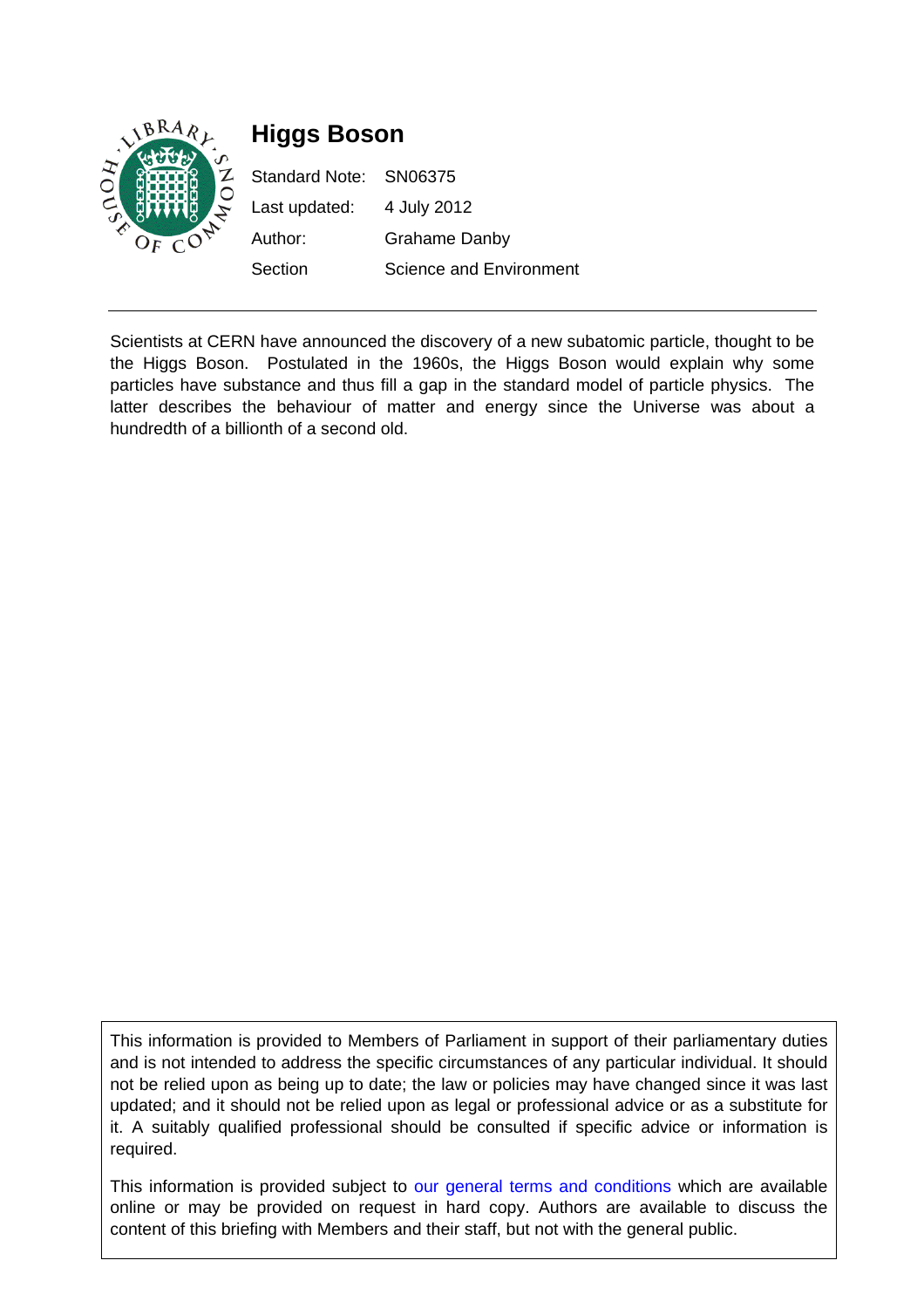## <span id="page-1-0"></span>**Contents**

**1 [Higgs Boson 2](#page-1-0)**

**2 [Further reading 3](#page-2-0)** 

## **1 Higgs Boson**

On 4 July 2012, the discovery of a subatomic particle thought to be the long sought Higgs Boson was announced by scientists at CERN (European Organization for Nuclear Research).

The existence of the Higgs Boson was proposed by a number of scientists, including the British physicist Peter Higgs, to explain why some elementary particles have mass (mass is a property that manifests itself as weight in the presence of gravity). If the Higgs Boson has indeed been found then it would be the last elementary particle needed to "complete the set" that makes up the standard model of particle physics. Elementary particles (quarks, leptons and some bosons) make up matter and account for its properties. The standard model doesn't explain the origin of gravity though.

The Higgs Boson is thought to have originated when the Universe was about  $10^{-11}$  ("ten to the minus 11" or 0.000 000 000 01) seconds old. While much of interest undoubtedly occurred in the first hundredth of a billionth of a second of the Universe's history, the discovery of the Higgs Boson would place on a more secure footing the standard model of particle physics that, at least in principle, explains how matter and energy have behaved ever since. That is not to deny that relatively recent isolated developments like the emergence of life are more appropriately described using other scientific models! While its importance should not be underestimated, the popular description of the Higgs Boson as the "God particle" is clearly hype.

The Large Hadron Collider at CERN works by accelerating and colliding subatomic particles called protons. The energy produced in such collisions is partly converted into material subatomic particles, a consequence of the equivalence of matter and energy embodied in Einstein's famous equation  $E = mc^2$  (this really just equates energy and mass; the c-squared can be thought of as a conversion factor).

The Institute of Physics explains how the search for the Higgs Boson has been taking place:

It's thought that the mass of the Higgs – which isn't predicted by theory and has to be determined by experiment – is very high, so the particle would take a huge amount of energy to produce. This is just one of the main aims of the Large Hadron Collider at CERN, the most powerful particle accelerator yet built.

[...]

CERN's announcement of December 2011 hints of the Higgs at around 124–126 GeV [gigaelectronvolts]. However the signal at this mass level was at best 2.6 standard deviations above the mean of the background fluctuations, whereas a discovery is only